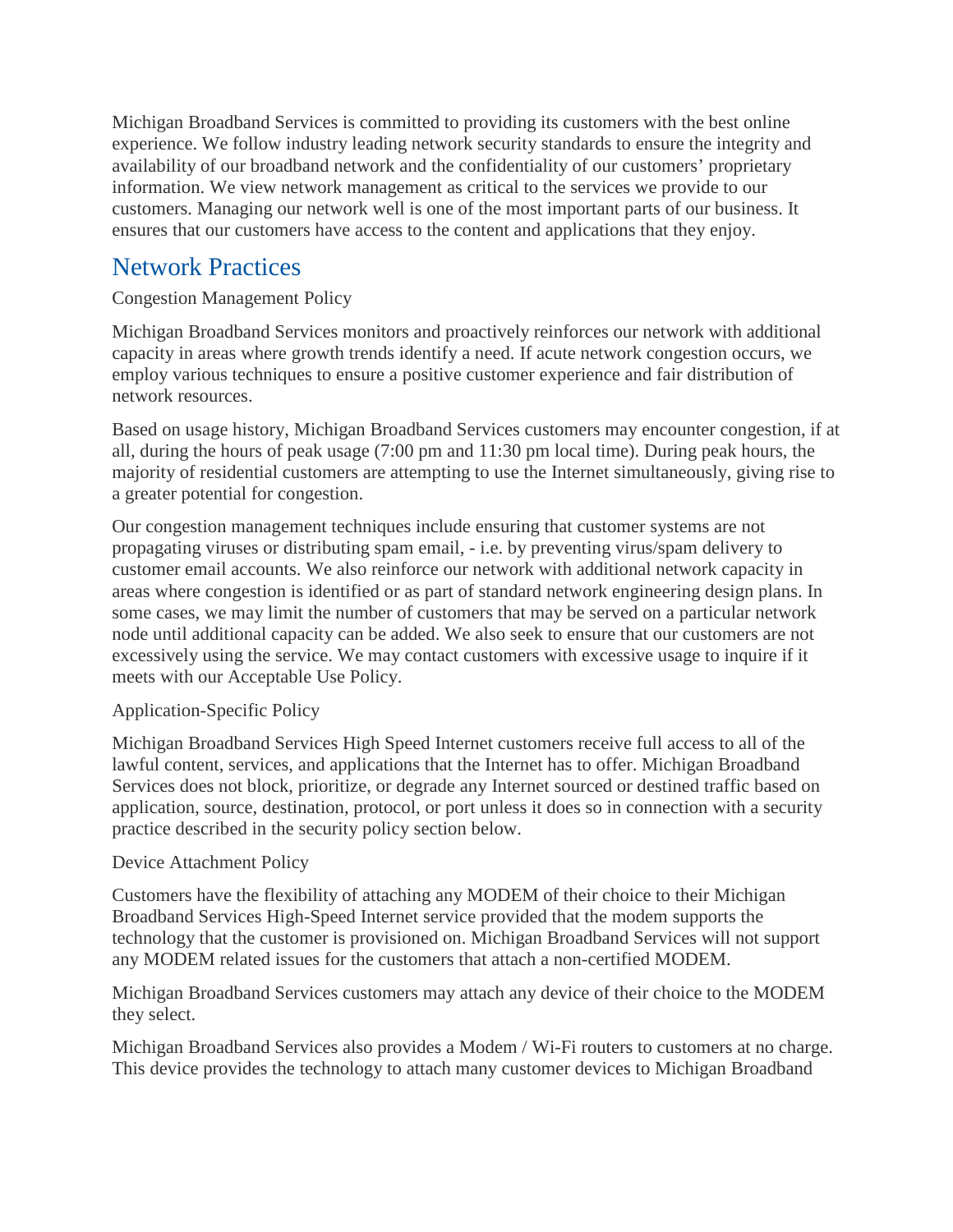Services High-Speed Internet service. Additional router equipment is not necessary for most users of the service.

### Security Policy

Michigan Broadband Services is dedicated to managing its network to ensure that all customers receive the most secure online experience. We use industry-leading security practices to manage our network, provide services to our customers, and ensure compliance with our [Internet Terms](https://www.consolidated.com/Support/Terms-Policies/Internet-Terms-Policies/Internet-Terms-Conditions-and-Acceptable-Use-Policy)  [& Conditions & Acceptable Use Policy.](https://www.consolidated.com/Support/Terms-Policies/Internet-Terms-Policies/Internet-Terms-Conditions-and-Acceptable-Use-Policy) These tools and practices may change from time to time to keep up with the new and innovative ways that customers use the network and to keep up with changing network technologies.

When malicious behavior is identified, Michigan Broadband Services employs various techniques to ensure a positive customer experience. Our security management techniques include ensuring that customer systems are not propagating viruses, or distributing spam email, or engaging in other malicious behavior. We use industry best practices to prevent virus/spam delivery to customer email accounts. We automatically detect and mitigate (Denial of Service) DOS attacks for our customers. We block malicious sites and phishing sites to prevent fraud against our customers and to prevent our customers from getting infected via (Domain Name Service) DNS black-holing and Internet Protocol address (IP) black-holing.

Specific security practices deployed by Michigan Broadband Services may include but are not limited to:

### IP Spoofing Prevention

The basic protocol for sending data over the Internet network and many other computer networks is Internet Protocol ("IP"). The header of each IP packet contains, among other things, the numerical source and destination address of the packet. The source address is normally the address that the packet was sent from. By forging the header so it contains a different address, an attacker can make it appear that the packet was sent by a different machine. The machine that receives spoofed packets will send a response back to the forged source address, which means that this technique is mainly used when the attacker does not care about the response or the attacker has some way of guessing the response.

Michigan Broadband Services applies security measures to prevent an attacker within the network from launching IP spoofing attacks against these machines and flooding the network with unwanted data that can cause congestion.

#### DoS/Distributed DoS Monitoring and Mitigation

A denial-of-service attack (DoS attack) or distributed denial-of-service attack (DDoS attack) is an attempt to make a computer resource unavailable to its intended users. Although the means to carry out, motives for, and targets of a DoS attack may vary, it generally consists of the concerted efforts of a person, or multiple people to prevent an Internet site or service from functioning efficiently or at all, temporarily or indefinitely.

Michigan Broadband Services applies security measures to prevent an attacker within the network from launching DoS or DDoS to ensure that customers can access the Internet when needed.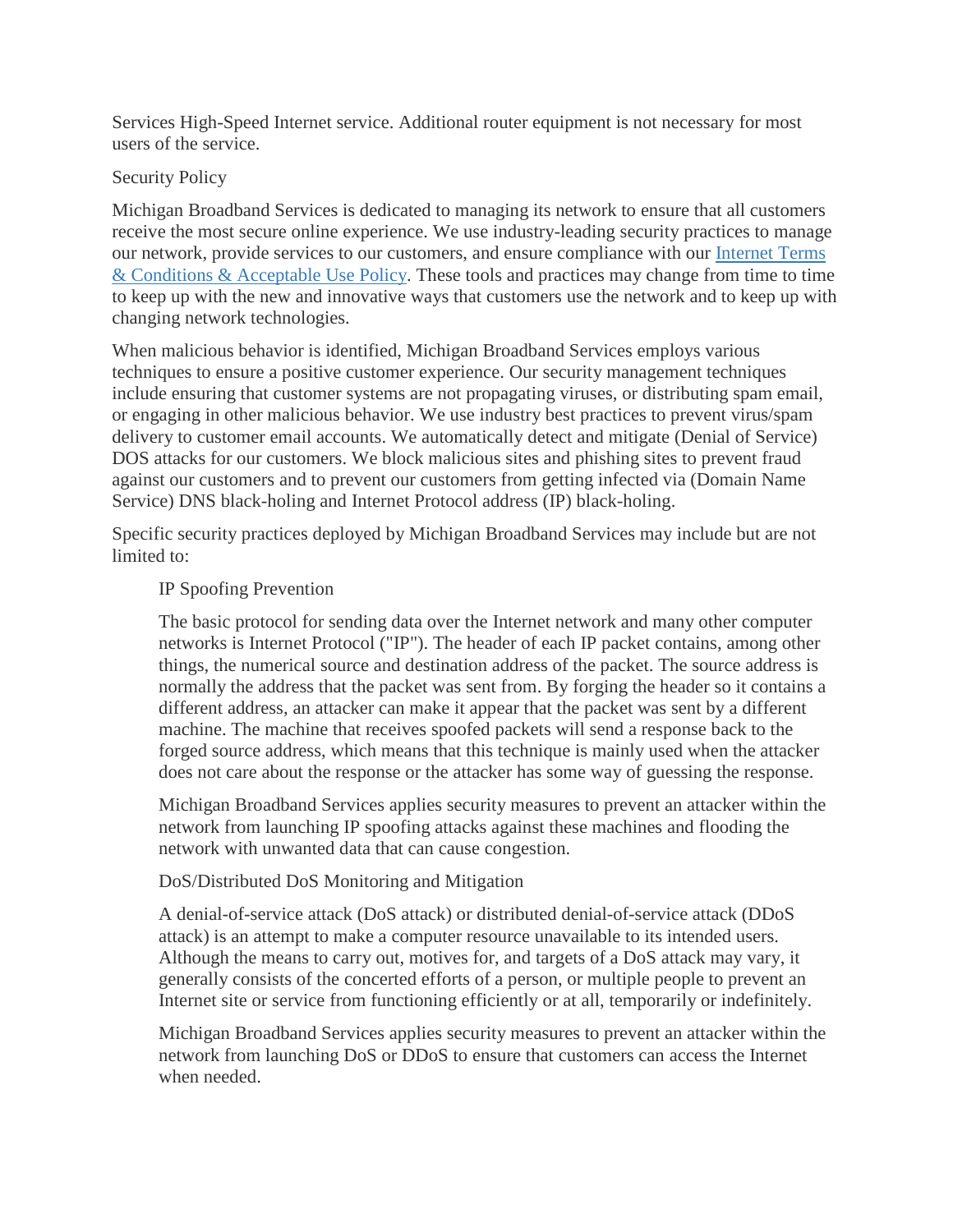Port 25 Blocking

Michigan Broadband Services filters port 25 to reduce the spread of email viruses and spam (unsolicited email). Filtering port 25 has become the industry best practice to reduce the spread of email viruses and spam. These email viruses allow malicious software to control infected computers. These viruses direct the infected machines to send email viruses and spam through port 25. Port 25 filtering is a recognized Internet industry best practice for service providers like Michigan Broadband Services to filter email traffic. The Messaging Anti-Abuse Working Group (MAAWG), a global organization focused on preserving electronic messaging from online exploits and abuse with the goal of enhancing user trust and confidence, recommends that "providers block incoming traffic to your network from port 25."

Read more about [MAAWG Port 25 filtering best practices.](http://www.uceprotect.net/downloads/MAAWGPort25English.pdf)

Other security practices to address viruses or malware

Michigan Broadband Services may block connections on other ports that are commonly used to exploit other customers or non-customer computers.

Michigan Broadband Services may block sites that are used in a malicious manner to infect customers, perform fraud against them and otherwise as needed to protect our network and our customers.

In addition to protecting its own network, Michigan Broadband Services provides information to its customers to help them protect themselves when they are online on our [Support](https://www.consolidated.com/Support) page.

# Performance Characteristics

Service Description Policy

When you order Michigan Broadband Services High-Speed Internet access service, the service we will quote to you is based on the connection speeds that are available at your address. We are continually upgrading our network, but our quoted speed is based on the characteristics of the relevant network facilities at the time you order. We confirm your speed at the time of installation.

The actual speed you experience will vary. During most periods, you can generally expect actual delivered speed ranging from 85% to 100% of the advertised speed purchased. This speed is measured based on the service provided between the outside network interface device and the first equipment where the line connects to. The percentage will vary depending on the amount of bandwidth our network uses in delivering service to you, as well as other factors outside of Michigan Broadband Services facilities control such as customer location, the quality of the inside wiring within the home, the Web sites accessed by the customer, usage of the network during peak periods of the day and the customer's equipment within the premise.

Latency is highly variable depending on the network path, other providers in the path, the actual distance to the destination and performance of the end destinations servers. Michigan Broadband Services High-Speed Internet customers should expect roundtrip latency to most general Internet sites in the range from 50-150ms.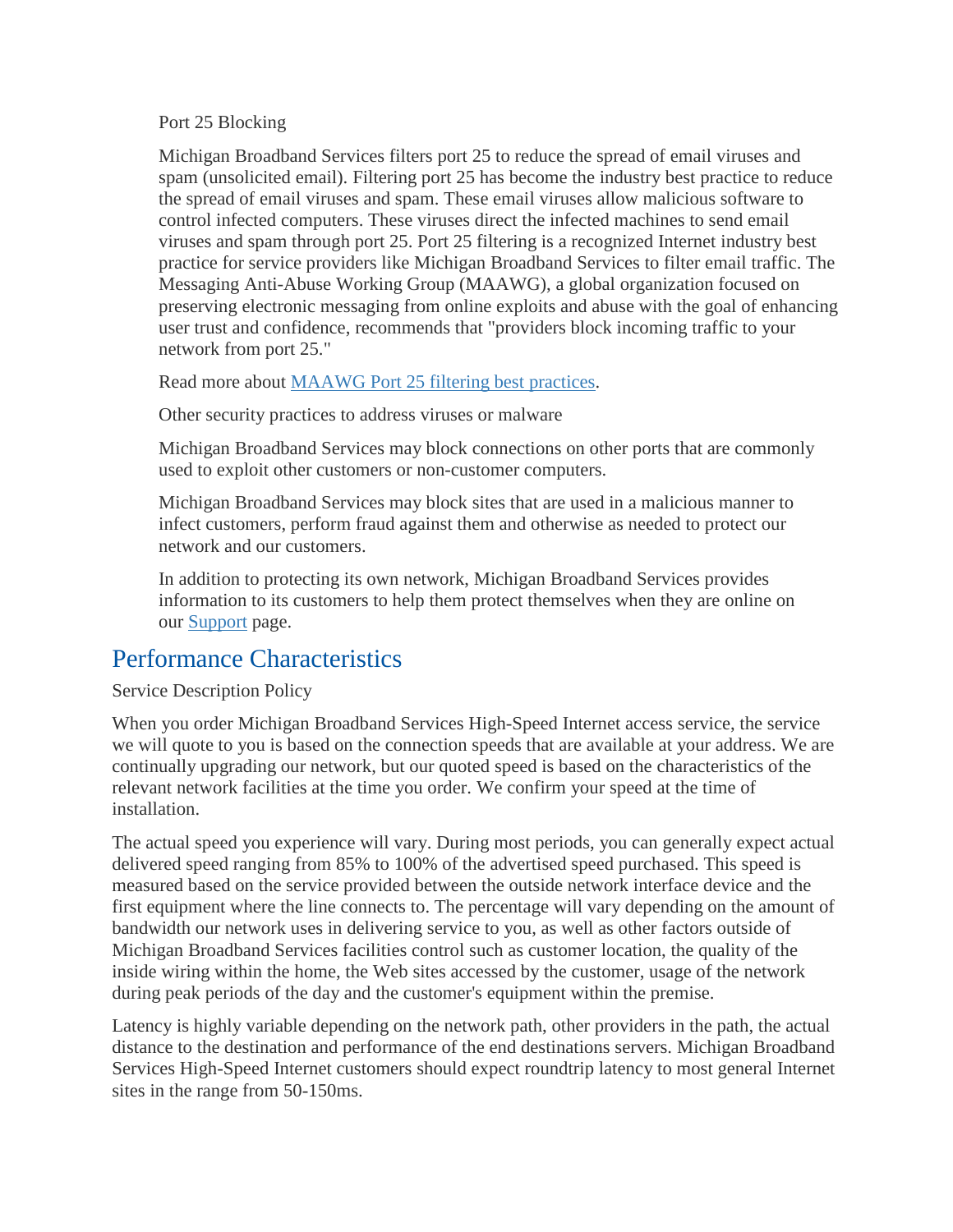Once service is installed, customers can also determine the throughput of their High-Speed Internet service via Michigan Broadband Services speed test servers available http://speedtest.net.

This website will provide the throughput and latency results for service provisioned over the Michigan Broadband Services network. Third party speed test results may be different than the data provided on the Michigan Broadband Services provided speed test since third party sites may include data for non-Michigan Broadband Services network facilities.

All Michigan Broadband Services High-Speed Internet services are provided either by fiber, or digital subscriber line technology. The particular technology for your service will be based upon what is available in your geographic area. Michigan Broadband Services High-Speed Internet services may be suitable for real-time applications such as VoIP. The suitability for real-time applications depends on the speed purchased, bandwidth required for the application, and time of day usage of the application.

### Impact of Specialized Services

Michigan Broadband Services offers video and/or voice specialized services that are carried over the same connection that provides broadband Internet access service. Michigan Broadband Services video services do not negatively affect the performance of the broadband Internet access service. Voice services provided to some small businesses, schools, and libraries may utilize broadband Internet access service capacity to which they subscribe that is otherwise available when voice service is not in use. Details regarding this sharing of capacity between voice and broadband Internet access service are disclosed to these customers at the point of sale.

# Commercial Terms

### Pricing

Customers can learn about the specific pricing and service availability by calling 1.855.642.4227. Customers can access Michigan Broadband Services latest promotional and standard for High-Speed Internet service at [www.michbbs.com.](http://www.michbbs.com/)

Customers can also speak with a Michigan Broadband Services representative for services in their area by calling Michigan Broadband Services at 855.642.4227 (Residential) or (Business).

Michigan Broadband Services current High-Speed Internet service offering does not include usage-based fees. For full terms and conditions, view Michigan Broadband Services' [Internet](https://www.consolidated.com/Support/Terms-Policies/Internet-Terms-Policies/Internet-Terms-Conditions-and-Acceptable-Use-Policy)  [Terms & Conditions and Acceptable Use Policy.](https://www.consolidated.com/Support/Terms-Policies/Internet-Terms-Policies/Internet-Terms-Conditions-and-Acceptable-Use-Policy)

Michigan Broadband Services may include an early termination fee in the terms of High-Speed Internet services and promotions offered to customers. The applicability and the extent of an early termination fee may vary depending on the terms of the specific service or promotion purchased by the customer. Customers should reference their High-Speed Internet Subscriber Agreement, promotional advertisements, the terms described in their original order and their order confirmation for details regarding the specific pricing, terms, and the calculation of any early termination fee that may apply to them.